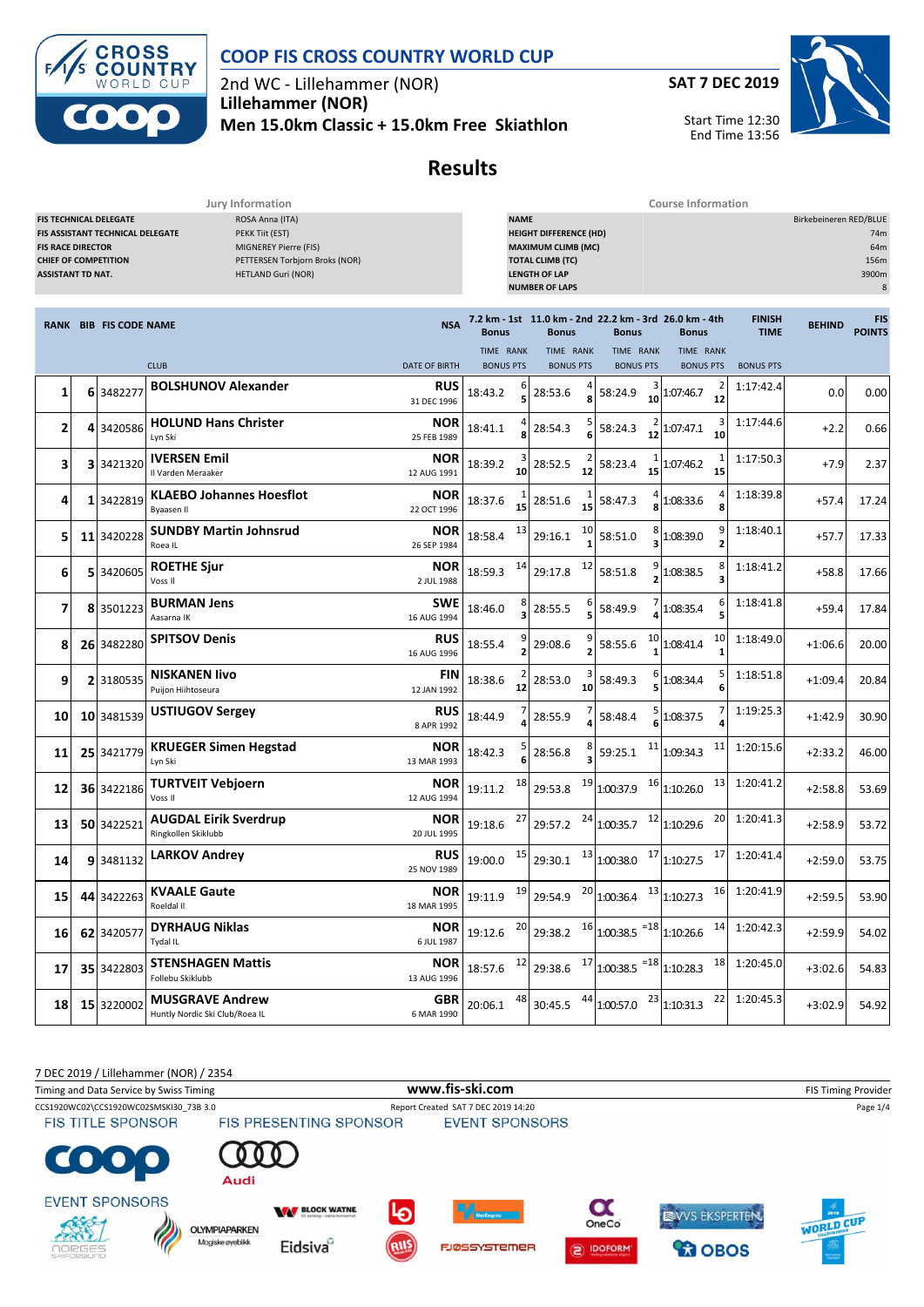

### **COOP FIS CROSS COUNTRY WORLD CUP**

2nd WC - Lillehammer (NOR) **Lillehammer (NOR) Men 15.0km Classic + 15.0km Free Skiathlon**





Start Time 12:30 End Time 13:56

# **Results**

|    | <b>RANK BIB FIS CODE NAME</b> |                                                                 |                           | <b>Bonus</b>                  |    | <b>Bonus</b>                      | <b>Bonus</b>                                                                                                                                    | 7.2 km - 1st 11.0 km - 2nd 22.2 km - 3rd 26.0 km - 4th<br><b>Bonus</b>                                                                                                   | <b>FINISH</b><br><b>TIME</b> | <b>BEHIND</b> | <b>FIS</b><br><b>POINTS</b> |
|----|-------------------------------|-----------------------------------------------------------------|---------------------------|-------------------------------|----|-----------------------------------|-------------------------------------------------------------------------------------------------------------------------------------------------|--------------------------------------------------------------------------------------------------------------------------------------------------------------------------|------------------------------|---------------|-----------------------------|
|    |                               | <b>CLUB</b>                                                     | <b>DATE OF BIRTH</b>      | TIME RANK<br><b>BONUS PTS</b> |    | TIME RANK<br><b>BONUS PTS</b>     | TIME RANK<br><b>BONUS PTS</b>                                                                                                                   | TIME RANK<br><b>BONUS PTS</b>                                                                                                                                            | <b>BONUS PTS</b>             |               |                             |
| 19 | 51 3422474                    | <b>BRUVOLL Ole Joergen</b><br>Lierne II                         | NOR.<br>7 APR 1995        | 19:01.4 16                    |    |                                   | 29:31.3 $14$ 1:00:39.7 $21$ 1:10:25.1                                                                                                           | 12                                                                                                                                                                       | 1:20:48.5                    | $+3:06.1$     | 55.88                       |
| 20 | 18 3200205                    | <b>BOEGL Lucas</b><br>SC Gaissach                               | <b>GER</b><br>14 JUN 1990 | 19:14.6                       |    |                                   | $\frac{22}{29:56.1}$ = $\frac{22}{1:00:37.1}$ $\frac{15}{1:10:28.4}$                                                                            | 19                                                                                                                                                                       | 1:20:49.7                    | $+3:07.3$     | 56.24                       |
| 21 | 39 3300494                    | <b>BABA Naoto</b><br>Senshu University                          | JPN<br>20 JUL 1996        | 19:43.3                       | 41 | 30:27.3                           | 33 1.01:00.9                                                                                                                                    | 30 1:10:36.9<br>26                                                                                                                                                       | 1:20:53.2                    | $+3:10.8$     | 57.29                       |
| 22 | 49 3510479                    | <b>RUEESCH Jason</b><br>Davos                                   | SUI<br>16 MAY 1994        | 19:40.5                       |    | $34$ 30:25.5 $^{29}$ 1:00:58.1    |                                                                                                                                                 | 24<br>$26$ <sub>1:10:35.7</sub>                                                                                                                                          | 1:20:53.6                    | $+3:11.2$     | 57.41                       |
| 23 | 40 3423264                    | <b>U23</b><br><b>AMUNDSEN Harald Oestberg</b><br>Asker Skiklubb | <b>NOR</b><br>18 SEP 1998 |                               |    |                                   | 19:13.2 $^{21}$ 29:56.1 $^{22}$ 1:01:00.6 $^{29}$ 1:10:36.2                                                                                     | 25                                                                                                                                                                       | 1:21:04.6                    | $+3:22.2$     | 60.72                       |
| 24 | 38 3020003                    | <b>ESTEVE ALTIMIRAS Ireneu</b><br><b>NEC</b>                    | <b>AND</b><br>21 JUN 1996 | 19:26.5                       |    |                                   | $30$ 29:58.8 $^{-26}$ 1:00:37.0 $14$ 1:10:30.4                                                                                                  | 21                                                                                                                                                                       | 1:21:08.1                    | $+3:25.7$     | 61.77                       |
| 25 | 13 3190111                    | <b>MANIFICAT Maurice</b><br>Douanes - SC Agy St Sigismond       | <b>FRA</b><br>4 APR 1986  |                               |    |                                   | $19:06.7$ $17$ 29:47.8 $18$ 1.00:41.9 $22$ 1:10:26.8                                                                                            |                                                                                                                                                                          | 15 1:21:11.7                 | $+3:29.3$     | 62.85                       |
| 26 | 41 3420961                    | <b>KROGH Finn Haagen</b><br>Tverrelydalen II                    | <b>NOR</b><br>6 SEP 1990  | 19:43.1                       |    |                                   | $^{40}$ 30:26.9 $^{32}$ 1:00:57.2 $^{24}$ 1:10:35.0                                                                                             | 23                                                                                                                                                                       | 1:21:22.5                    | $+3:40.1$     | 66.09                       |
| 27 | 14 3482350                    | <b>POROSHKIN Ilia</b>                                           | <b>RUS</b><br>8 AUG 1995  |                               |    |                                   | 18:57.5 $11 \overline{\smash{\big)}\ 29:17.2}$ $11 \overline{\smash{\big)}\ 1:00:39.3}$ $20 \overline{\smash{\big)}\ 1:10:37.3}$                | 27                                                                                                                                                                       | 1:21:26.5                    | $+3:44.1$     | 67.29                       |
| 28 | 7 3180557                     | <b>HYVARINEN Perttu</b><br>Puijon Hiihtoseura                   | FIN<br>5 JUN 1991         | 19:17.3                       |    |                                   | $\frac{24}{29:57.7}$ $\frac{25}{1:00:57.5}$ $\frac{25}{1:11:13.5}$                                                                              | 31                                                                                                                                                                       | 1:21:47.4                    | $+4:05.0$     | 73.57                       |
| 29 | 27 3481161                    | <b>BELOV Evgeniy</b>                                            | <b>RUS</b><br>7 AUG 1990  | 18:56.2                       |    |                                   | $\frac{10}{1}$ 29:32.2 $\frac{15}{1.01:00.0}$ $\frac{27}{1:11:10.5}$                                                                            | 29                                                                                                                                                                       | 1:21:48.7                    | $+4:06.3$     | 73.96                       |
| 30 | 57 3490145                    | ROJO Imanol<br>ALPINO UZTURRE-RFEDI                             | <b>ESP</b><br>30 NOV 1990 | 19:42.4                       |    |                                   | $\frac{38}{30:27.9}$ $\frac{35}{1:01.04.8}$ $\frac{31}{1:11:09.2}$                                                                              | 28                                                                                                                                                                       | 1:21:49.0                    | $+4:06.6$     | 74.05                       |
| 31 | 19 3510342                    | <b>BAUMANN Jonas</b><br>Tambo Spluegen                          | SUI<br>27 MAR 1990        | 19:16.4                       |    |                                   | $\frac{23}{29:55.6}$ $\frac{21}{1:01:00.1}$ $\frac{28}{1:11:11.0}$                                                                              | 30                                                                                                                                                                       | 1:21:49.3                    | $+4:06.9$     | 74.14                       |
| 32 | 12 3482105                    | YAKIMUSHKIN Ivan                                                | <b>RUS</b><br>17 JUN 1996 | 19:17.7                       |    |                                   | $\begin{bmatrix} 25 \\ 29.58.8 \end{bmatrix}$ = $\begin{bmatrix} 26 \\ 1.01.26.9 \end{bmatrix}$ $\begin{bmatrix} 34 \\ 1.11.34.7 \end{bmatrix}$ | 32                                                                                                                                                                       | 1:22:19.3                    | $+4:36.9$     | 83.15                       |
| 33 | 32 3421154                    | <b>NYENGET Martin Loewstroem</b><br>Lillehammer Skiklub         | <b>NOR</b><br>1 APR 1992  | 19:21.3                       | 28 |                                   | 30:28.9 $38 \overline{\smash{\big)}\ 1.01:24.8}$ $32 \overline{\smash{\big)}\ 1.11:35.8}$                                                       | 33                                                                                                                                                                       | 1:22:20.0                    | $+4:37.6$     | 83.36                       |
| 34 | 34 3530496                    | <b>NORRIS David</b><br>Alaska Pacific University Nordic Sk      | USA<br>12 DEC 1990        |                               |    |                                   | $19:41.7$ $37$ 30:27.6 $34$ 1:01:25.5 $33$ 1:11:36.4                                                                                            | 34                                                                                                                                                                       | 1:22:22.1                    | +4:39.7       | 83.99                       |
| 35 | 55 3181007                    | <b>VUORELA Markus</b><br>Jamin Janne                            | <b>FIN</b><br>28 MAY 1996 |                               |    |                                   | $19:41.5$ $36 \overline{\smash{\big)}\,} 30:28.5$ $36 \overline{\smash{\big)}\,} 1:01:52.0$ $38 \overline{\smash{\big)}\,} 1:11:55.7$           | 38                                                                                                                                                                       | 1:22:28.1                    | $+4:45.7$     | 85.79                       |
|    |                               | 36 16 3180301 LEHTONEN Lari<br>Imatran Urheilijat               | <b>FIN</b><br>21 JUN 1987 |                               |    |                                   |                                                                                                                                                 | 19:39.6 $32 \begin{bmatrix} 32 \\ 30.38.3 \end{bmatrix}$ $42 \begin{bmatrix} 1.02.03.8 \\ 39 \end{bmatrix}$ 1:11:54.7 $37 \begin{bmatrix} 37 \\ 1.22.29.1 \end{bmatrix}$ |                              | $+4:46.7$     | 86.09                       |
| 37 | 28 3500015                    | <b>RICKARDSSON Daniel</b><br>Hudiksvalls IF                     | <b>SWE</b><br>15 MAR 1982 | 19:42.9                       | 39 | 37<br>30:28.8                     | 1:01:27.5                                                                                                                                       | $35$ 1:11:37.3<br>35                                                                                                                                                     | 1:22:29.3                    | $+4:46.9$     | 86.15                       |
| 38 | 29 3190268                    | <b>BACKSCHEIDER Adrien</b><br>Douane - Gerardmer Ski Nordique   | <b>FRA</b><br>7 AUG 1992  | 19:40.6                       | 35 | 30:26.3                           | $31$ <sub>1:01:51.2</sub>                                                                                                                       | $37$ 1:12:04.0<br>39                                                                                                                                                     | 1:22:45.8                    | $+5:03.4$     | 91.10                       |
| 39 | 24 3530511                    | <b>BJORNSEN Erik</b><br>Alaska Pacific University Nordic Sk     | <b>USA</b><br>14 JUL 1991 | 19:18.3                       | 26 | $30:01.5$ <sup>28</sup> 1:01:31.3 |                                                                                                                                                 | 36 1:11:54.6<br>36                                                                                                                                                       | 1:22:55.1                    | $+5:12.7$     | 93.90                       |
| 40 | 22 3501297                    | <b>SANDSTROEM Bjoern</b><br>Piteaa Elit SK                      | <b>SWE</b><br>17 FEB 1995 | 19:22.5                       | 29 | 30:26.0                           | $30$ <sub>1:02:39.0</sub>                                                                                                                       | $43$ 1:12:48.2<br>42                                                                                                                                                     | 1:23:33.3                    | $+5:50.9$     | 105.37                      |

7 DEC 2019 / Lillehammer (NOR) / 2354

Á

Timing and Data Service by Swiss Timing **WWW.fis-Ski.com www.fis-ski.com** FIS Timing Provider

CCS1920WC02\CCS1920WC02SMSKI30\_73B 3.0 Report Created SAT 7 DEC 2019 14:20<br>FIS TITLE SPONSOR FIS PRESENTING SPONSOR EVENT SPONSORS

 $\bullet$ 



**EVENT SPONSORS** 









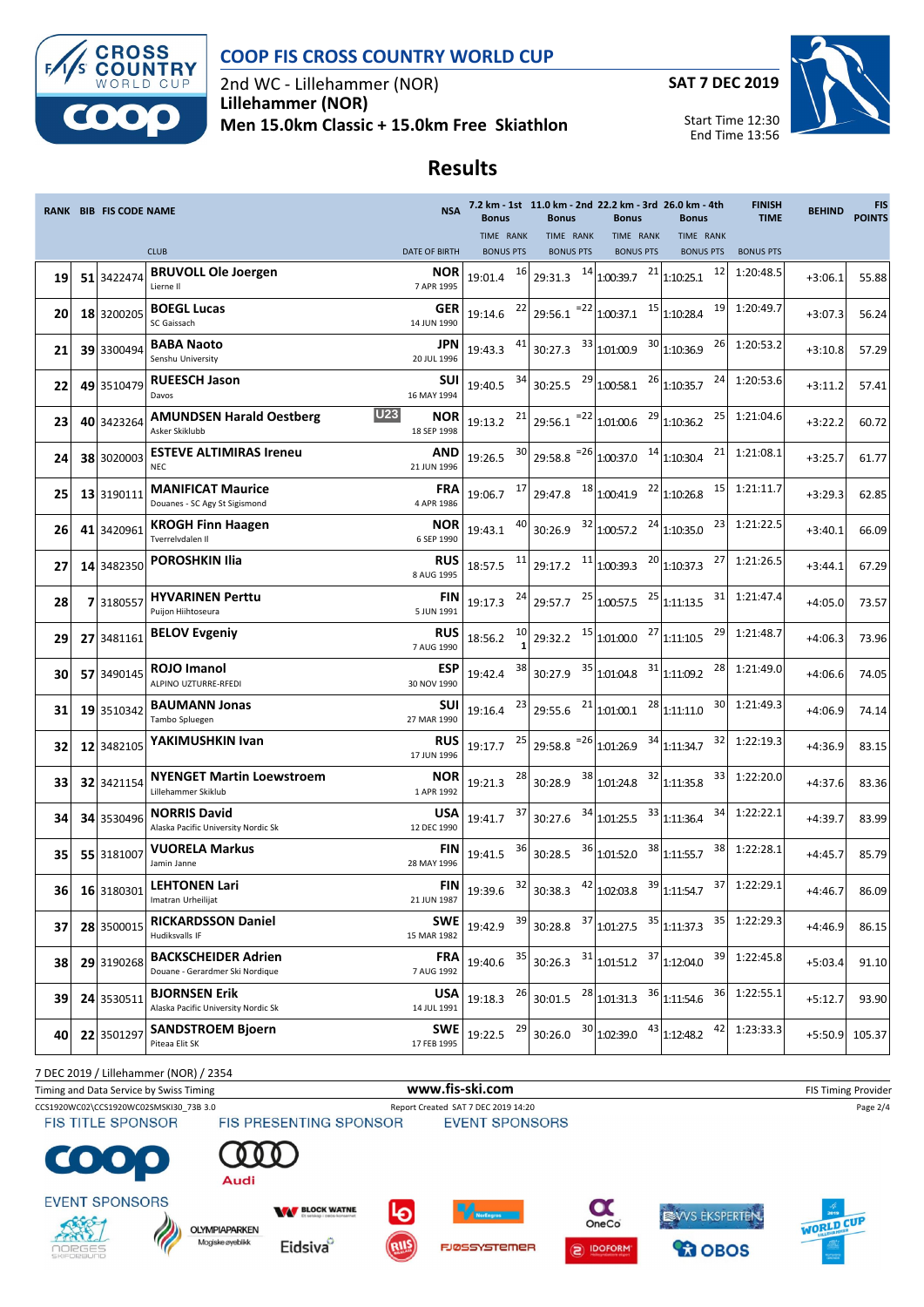

### **COOP FIS CROSS COUNTRY WORLD CUP**

2nd WC - Lillehammer (NOR) **Lillehammer (NOR) Men 15.0km Classic + 15.0km Free Skiathlon**



## **Results**

|             | <b>RANK BIB FIS CODE NAME</b> |                                                               | <b>NSA</b>                       | <b>Bonus</b>     |    | <b>Bonus</b>         |    | 7.2 km - 1st 11.0 km - 2nd 22.2 km - 3rd 26.0 km - 4th<br><b>Bonus</b> |    | <b>Bonus</b>                    | <b>FINISH</b><br><b>TIME</b> | <b>BEHIND</b> | <b>FIS</b><br><b>POINTS</b> |
|-------------|-------------------------------|---------------------------------------------------------------|----------------------------------|------------------|----|----------------------|----|------------------------------------------------------------------------|----|---------------------------------|------------------------------|---------------|-----------------------------|
|             |                               |                                                               |                                  | TIME RANK        |    | TIME RANK            |    | TIME RANK                                                              |    | TIME RANK                       |                              |               |                             |
|             |                               | <b>CLUB</b>                                                   | <b>DATE OF BIRTH</b>             | <b>BONUS PTS</b> |    | <b>BONUS PTS</b>     |    | <b>BONUS PTS</b>                                                       |    | <b>BONUS PTS</b>                | <b>BONUS PTS</b>             |               |                             |
| 41          | 31 3300190                    | YOSHIDA Keishin<br>Japan Self Defense Forces Physical         | JPN<br>12 JAN 1987               | 19:46.3          | 43 | 30:46.0              | 45 | 1:02:38.9                                                              |    | 44<br>$42$ 1:12:49.4            | 1:23:34.3                    | $+5:51.9$     | 105.67                      |
| 42          | 20 3200356                    | <b>DOBLER Jonas</b><br>SC Traunstein                          | <b>GER</b><br>4 MAY 1991         | 19:26.7          | 31 | 30:30.3              |    | $40$ <sub>1:02:39.7</sub>                                              |    | $45$ <sub>1:12:48.6</sub><br>43 | 1:23:35.8                    | $+5:53.4$     | 106.12                      |
| 43          | 17 3190302                    | <b>PARISSE Clement</b><br>MegEve                              | <b>FRA</b><br>6 JUL 1993         | 19:53.5          |    |                      |    | 31:01.7 $47 \mid 1.02:37.9$ $41 \mid 1.12:47.0$                        |    | 40                              | 1:23:39.5                    | $+5:57.1$     | 107.23                      |
| <b>PF44</b> | 42 3300373                    | MIYAZAWA Hiroyuki<br>JR East Ski Team                         | JPN<br>12 OCT 1991               | 20:00.9          |    |                      |    | 31:02.6 $^{48}$ 1:02:40.8 $^{46}$ 1:12:51.1                            |    | 46                              | 1:23:41.8                    | $+5:59.4$     | 107.92                      |
| <b>PF45</b> | 53 3501259                    | <b>EKSTROEM Axel</b><br>IFK Mora SK                           | <b>SWE</b><br>3 MAY 1995         | 19:40.4          | 33 | 30:38.2              |    | $41$ <sub>1:02:39.5</sub>                                              |    | $44$ 1:12:47.8<br>41            | 1:23:41.8                    | $+5:59.4$     | 107.92                      |
| 46          | 23 3510534                    | <b>KLEE Beda</b><br>Speer Ebnat-Kappel                        | SUI<br>16 JUN 1996               | 19:44.0          | 42 | 30:29.0              |    | $39$ 1:02:23.3                                                         |    | $40$ <sub>1:12:50.2</sub><br>45 | 1:23:48.7                    | $+6:06.3$     | 109.99                      |
| 47          | 43 3530679                    | <b>BRATRUD Kyle</b><br><b>Stratton Mountain School</b>        | <b>USA</b><br>9 FEB 1993         | 20:20.3          | 54 | 31:09.1              |    | $50$ <sub>1:03:00.1</sub>                                              |    | $47$ <sub>1:13:23.5</sub><br>47 | 1:24:30.5                    | $+6:48.1$     | 122.54                      |
| 48          | 54 3501176                    | <b>RUUS Marcus</b><br>AAsarna IK                              | <b>SWE</b><br>30 APR 1994        | 19:55.6          |    |                      |    | 31:01.2 $^{46}$ 1:03:13.9 $^{48}$ 1:13:59.4                            |    | 49                              | 1:24:48.4                    | $+7:06.0$     | 127.92                      |
| 49          | 45 3670115                    | <b>PUKHKALO Vitaliy</b>                                       | KAZ<br>9 SEP 1992                | 20:07.5          |    | 31:03.6              |    | $49$ 1:03:26.1                                                         |    | 48<br>$49$ 1:13:48.6            | 1:24:53.0                    | $+7:10.6$     | 129.30                      |
| 50          | 37 3530532                    | <b>PATTERSON Scott</b><br>Alaska Pacific University Nordic Sk | <b>USA</b><br>28 JAN 1992        | 20:23.5          | 55 | 31:46.7              |    | $54$ 1:04:03.3                                                         |    | $52$ 1:14:15.7<br>50            | 1:25:17.6                    | $+7:35.2$     | 136.68                      |
| 51          | 47 3200072                    | <b>KATZ Andreas</b><br>SV Baiersbronn                         | <b>GER</b><br>8 JAN 1988         | 20:12.0          | 50 | 31:30.6              |    | 53 1:03:49.7                                                           |    | $50$ <sub>1:14:21.9</sub><br>51 | 1:25:35.2                    | $+7:52.8$     | 141.97                      |
| 52          | 60 3180984                    | <b>LEPISTO Lauri</b><br>Kouvolan Hiihtoseura                  | FIN<br>19 SEP 1996               | 20:19.1          | 52 | 31:51.0 55 1:04:24.0 |    |                                                                        |    | $53$ 1:14:41.8<br>53            | 1:25:39.8                    | $+7:57.4$     | 143.35                      |
| 53          | 56 3670022                    | <b>VELICHKO Yevgeniy</b>                                      | <b>KAZ</b><br>2 APR 1987         | 20:17.2          | 51 |                      |    | $31:27.9$ <sup>51</sup> 1:04:02.4 <sup>51</sup> 1:14:31.4              |    |                                 | 52 1:25:57.7                 | $+8:15.3$     | 148.73                      |
| 54          | 59 3270010                    | <b>MALONEY WESTGAARD Thomas</b>                               | IRL<br>10 OCT 1995               | 20:40.3          | 56 |                      |    | $31:54.5$ $56$ 1:04:25.0 $54$ 1:14:48.6                                |    |                                 | 54 1:26:35.5                 | $+8:53.1$     | 160.08                      |
| 55          | 33 3200376                    | <b>NOTZ Florian</b><br>SZ Roemerstein                         | <b>GER</b><br>24 APR 1992        | 19:52.6          |    | 30:43.3              |    | 43 1:04:45.4                                                           | 56 |                                 | LAP                          |               |                             |
| 56          | 61 3530713                    | <b>BOLGER Kevin</b><br>Sun Valley Ski Education Fnd           | <b>USA</b><br>11 APR 1993        | 20:56.4          | 58 | 32:49.0              |    | 57<br>$57$ 1:06:53.6                                                   |    |                                 | LAP                          |               |                             |
| 57          | 64 3120133                    | <b>BAO Lin</b>                                                | <b>U23</b><br>CHN<br>28 MAY 1999 | 22:13.9          | 60 | 34:44.6              | 59 |                                                                        |    |                                 | LAP                          |               |                             |
| 58          |                               | 63 3120063 SHANG Jincai                                       | CHN<br>10 OCT 1993               | 22:12.9          | 59 | 34:44.3              | 58 |                                                                        |    |                                 | LAP                          |               |                             |

7 DEC 2019 / Lillehammer (NOR) / 2354